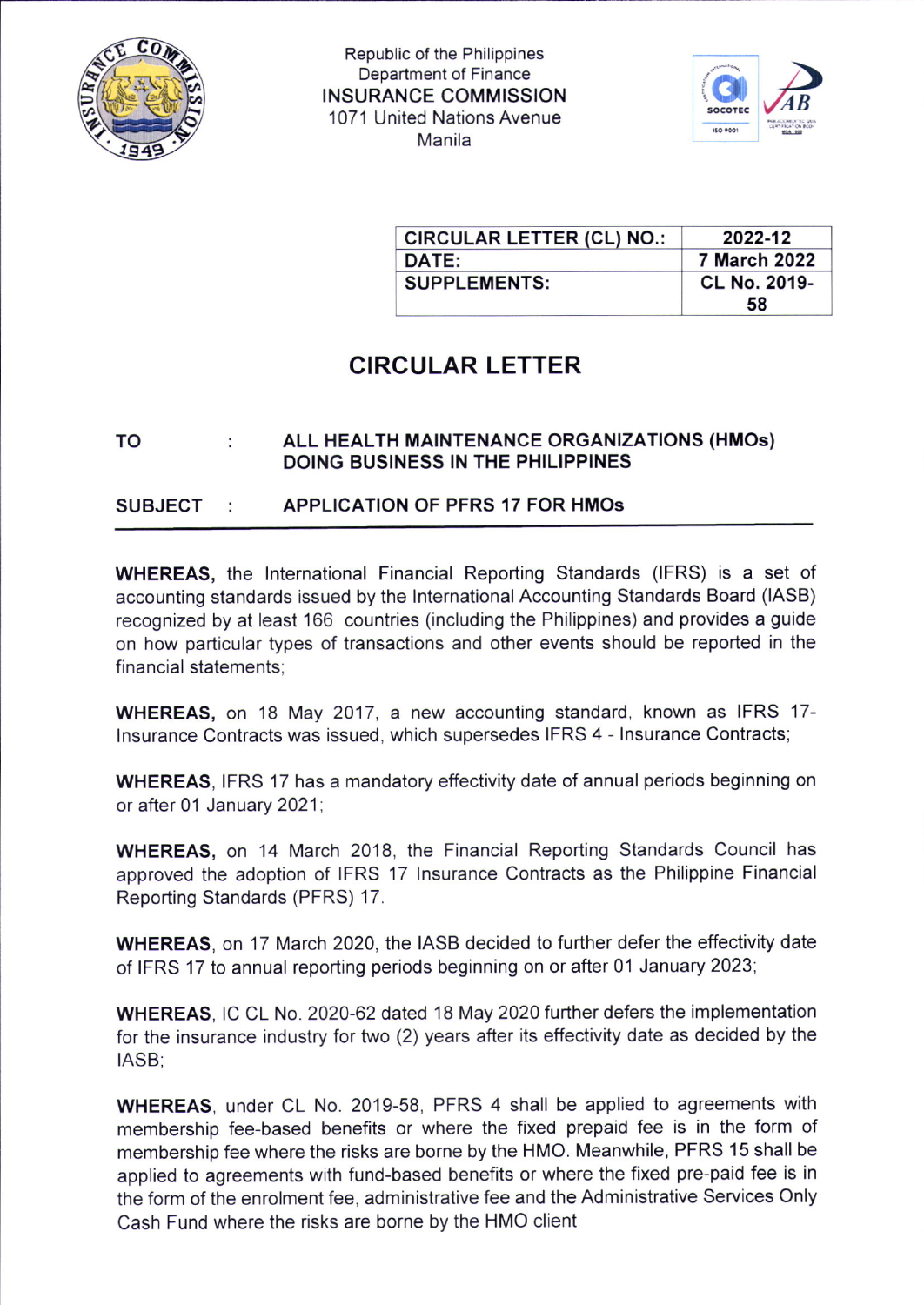WHEREAS. under the case of Philippine Health Care Providers, Inc. vs. Commissioner of Internal Revenue, G.R. No. 167330 September 18, 2009, the Supreme Court held that HMOS are not engaged in the insurance business and that a health care agreement is not an insurance contract contemplated under Section 185 of the National lnternal Revenue Code of 1997;

WHEREAS, said jurisprudence and accounting principle serve different purposes;

WHEREAS, under the Principle of Substance-over-Form in accounting, the financial statements and accompanying disclosures of a business should reflect the underlying realities of accounting transactions, such that the information appearing in the financial statements should not merely comply with the legal form in which they appear,

WHEREAS, the use of PFRS 17 for accounting purposes does not convert an HMO to an insurance company;

NOW THEREFORE, pursuant to the authority granted to the lnsurance Commission by Section 4 of Executive Order 192, s. 2015 dated 12 November 2015, the following shall be applied by the HMOs:

### SECTION 1, APPLICATION OF PFRS 17

PFRS 17 shall be applied to HMO agreements with membership feebased benefits or where the fixed prepaid fee is in the form of <sup>a</sup> membership fee where the risks are borne by the HMO.

An HMO agreement with a combination of membership fee-based and fund-based benefits shall be bifurcated. Section 1 of this Circular and Section 2 of CL No. 2019-58 shall then be applied to identify and account for the components of such HMO agreement.

All other provisions of the standard which are deemed applicable shall be adopted.

#### SECTION 2. IMPLEMENTATION DATE

This shall be applied for the quarterly and annual reporting starting 01 January 2025.